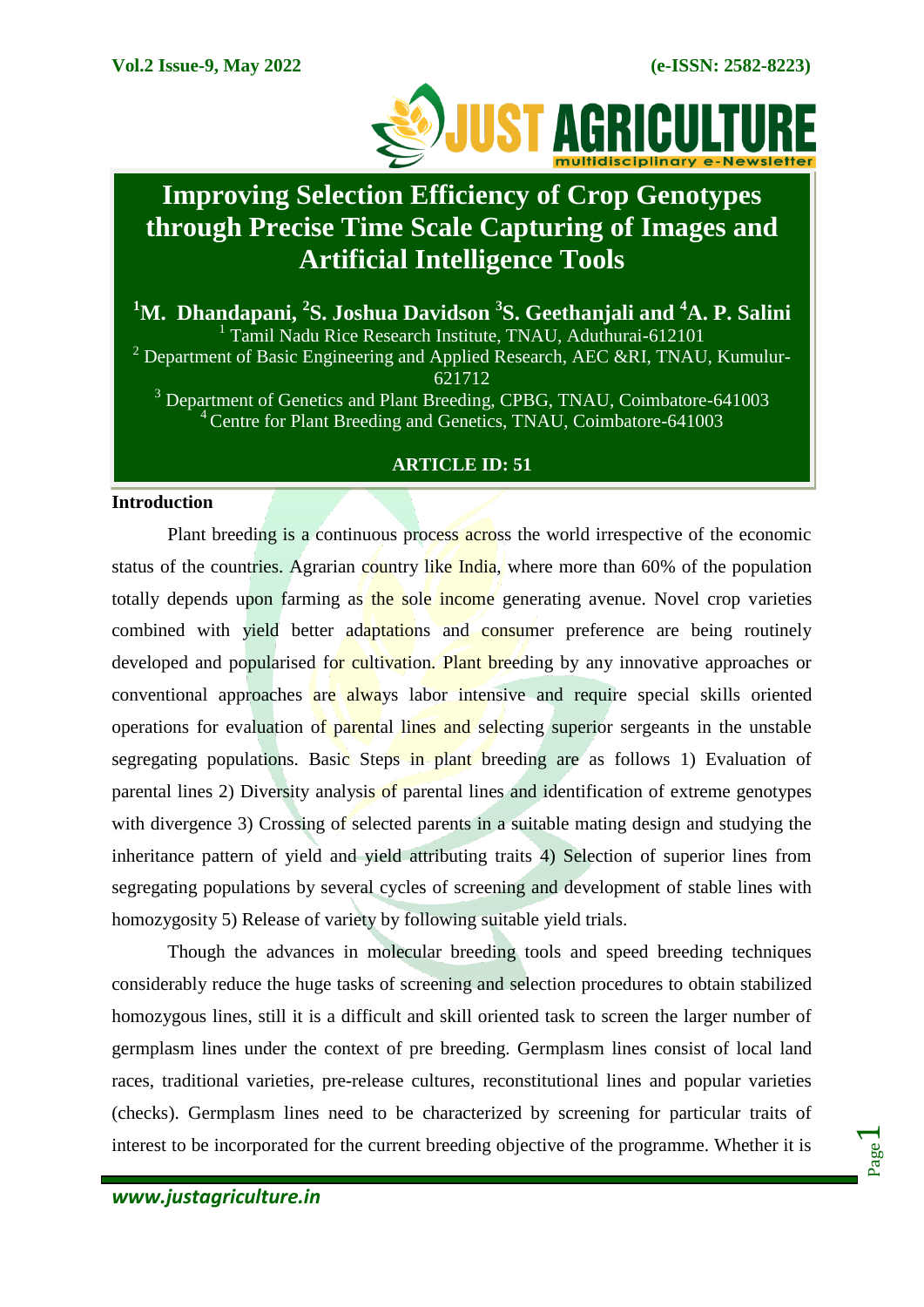

conventional breeding or molecular breeding tools like mapping of QTLs through association mapping or through development of recombinant inbred lines or near isogenic lines, phenotyping of larger numbers of germplasm lines with multiple traits is must. Precise phenotyping should be done for mapping works for linking with genetic regions regulating the traits.

Larger numbers of germplasm lines are pooled and raised in a particular design and screened for various traits viz., biotic and abiotic stresses, water use efficiency, nutrient responses, nutrient use efficiency, photosynthetic efficiency, seedling vigour etc. They are regulated by different genomic regions and to be screened under different platforms under varied growth and development phases. Precise phenotyping of these complex traits to constitute the whole genomic structural studies is a skill oriented, labour intensive and time consuming process. After phenotyping, traits are linked to markers which are amplified in the genomic regions. Based on the traits linked with markers, multiple traits of interest are incorporated into a variety of interest based on phenotyping and genotyping in backcross/segregating populations. Screening a larger number of segregating and introgressed lines to identify superior genotypes is again laborious and skilled oriented operations involving trained man force and computation. Phenotyping needs to be precise and high throughput automation processes are required for handling larger numbers of germplasm lines with multiple traits in a given period of time for different growth periods. Screening germplasm lines is a continuous process in every cropping season as the breeding objectives have long term futuristic goals, also the structural genomic studies for genome wide association studies.

## **Scope of Automations based image Capturing on Phenotyping**

Time scale capture of images of different growth stages of genotypes for phenotypic scoring, phenotypic scoring should be converted into a numerical data using image analysis programs. Thermal imaging using efficient capturing tools supported by drones can capture images of genotypes in all directions, smaller cameras can capture closely even the floral structures, leaf morphology and pigmentations. Capturing will be precise at different heights, different directions, close up macro level capturing for the genotypes raised in the field under different screening platforms for different traits.

**Traits to be captured on time scale levels**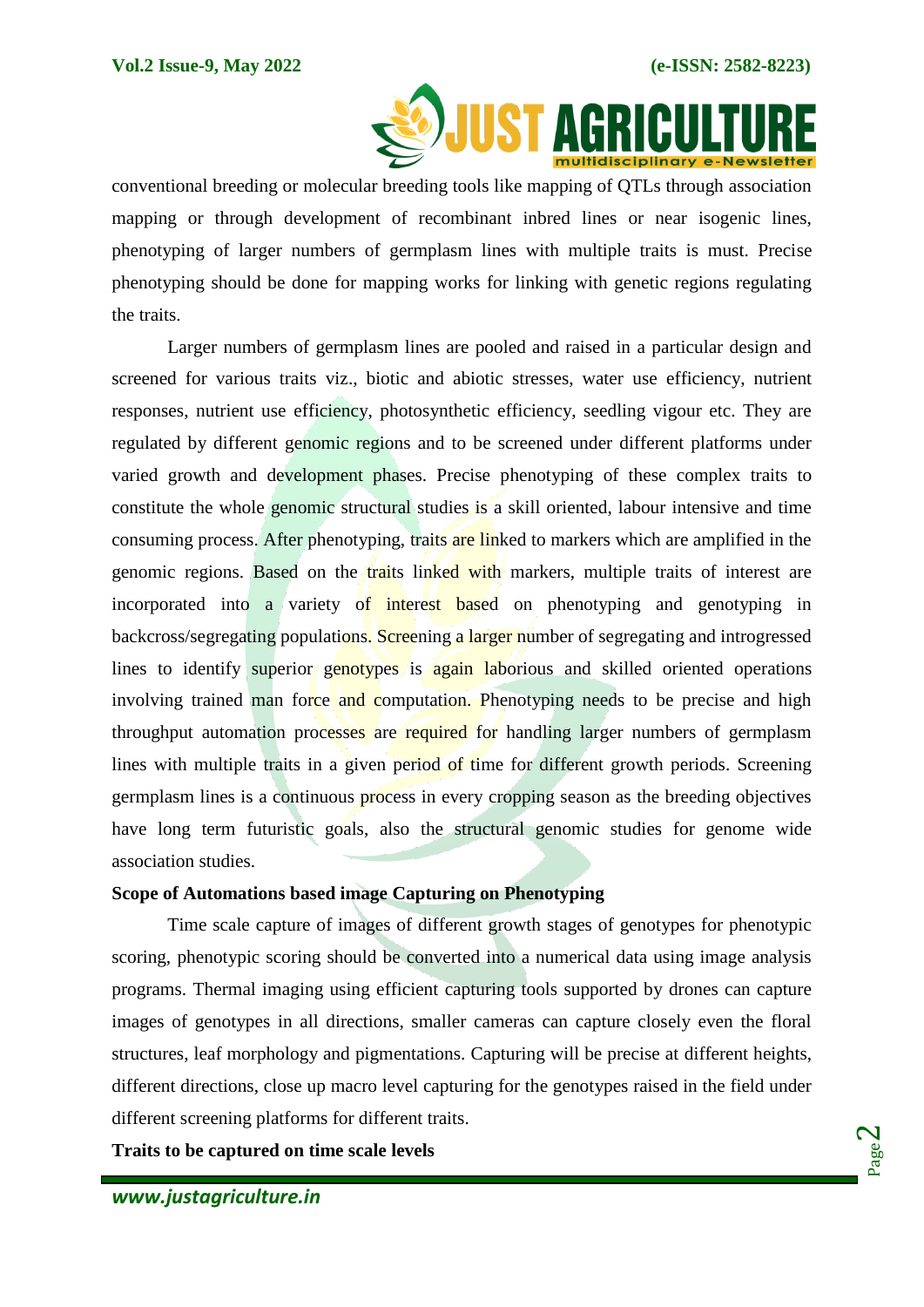**SOJUST AGRICULTU** 

- **1. Seedling parameters:** germination, seedling growth (root and shoot height), Seedling vigour
- **2. Early vegetative phase:** micro nutrients deficiency, Sucking pests (populations, symptoms, levels of damage), damping off, metal toxicity, salinity, alkalinity, and submergence: for these parameters, colour changes in leaf, height of the plants, malformations in leaf, etc should be included and converted into a numerical data. Validations should be with standard manual scoring and calibrations should be made for the accuracy of image captures and manual scoring.
- **3. Active Vegetative phase:** Growth parameters like plant height, no of branches/tillers can be captured, essentially yield and yield attributing traits of active vegetative phase.
- **4. Reproductive Phase:** Panicle emergence, anthesis and pollination, Flowering habits, pests and diseases scoring, plant height, photosynthetic efficiency, leaf area
- **5. Maturity Phase:** Yield parameters, pests and diseases scoring, cold tolerance, spikelet sterility, Maturity levels.

All these different periods and levels of captures for each trait of screening should be validated with regular screening methods. If there are any discrepancies, calibrations need to be made for accuracy. Numerical data can be validated from the image analysis and regular methods. The trials should be reproducible and should be performed across locations for consecutive seasons. Standard checks should be used for validations. Numerical data of image capturing and phenotypic scoring should be identical without any deviations.

## **Requirements of Experimental Plots for Digitalization of Data**

- **1. Tillage:** Proper levelling, plots and sub plots precisely formed for accuracy in crop growth and development. Drainage, wetting and drying, submergence are to be automated and precisely controlled.
- **2. Fertility Gradients**: Fertility levels should be controlled by reliable and efficient management techniques. Deficiency conditions should be precisely maintained for each nutrient and should be validated thoroughly. For nutrient response studies, optimum levels and application methods should be standardized.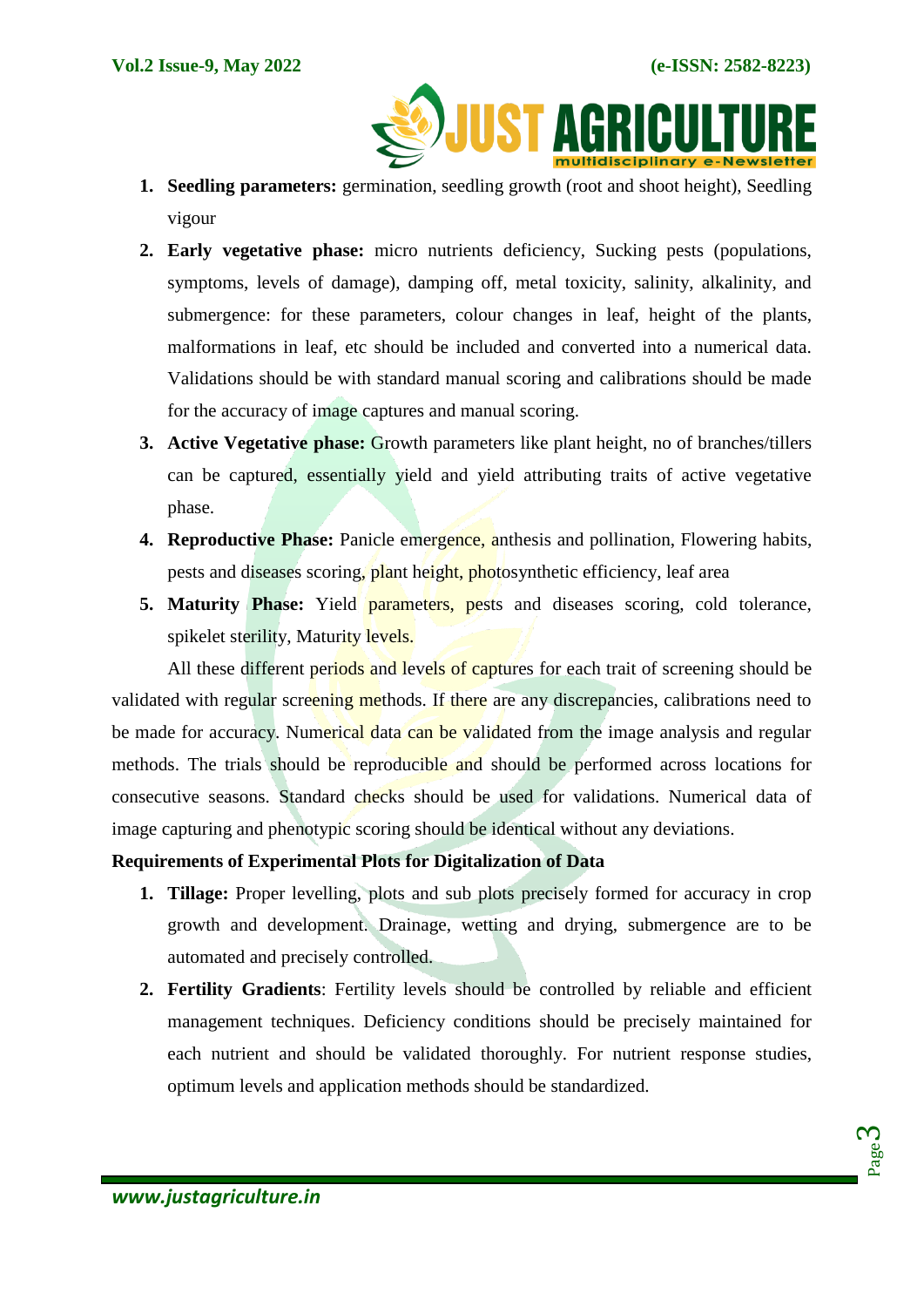

**3. Formation of Grids:** Field should be divided into grid like smaller structures by precise and uniform planting of genotypes in wider spacing for precise capturing of images at different periods.

#### **Advantages of Artificial Intelligence Tools for Genotypic/Phenotypic analysis**

Digital data of phenotyping generated through automated image capturing and selection parameters should be applied for the integration of data and identification of desired phenotype in a larger number of germplasm lines.

For evolving efficient genotypes with desired traits, integration of phenotypic and genotypic data should be precise and should be validated in the genotype performance. it is a difficult process, there are many bottlenecks to overcome for the integration viz., accelerated growth of data, data silos, incompleteness, inaccuracies and heterogeneity within and across data sets.

A big advantage of precision machine informatics is handling big data sets and accuracies in integrating data. Machine learning is integrated by physical knowledge tools as numerical output for the generation of integrating phenotype and genotype. Crop genotype selection models for each trait should be embedded in the knowledge system for each crops viz., germplasm data, genotypic data, sequencing data, disease resistance scores, nutrients responses, water use efficiency and quality traits. The knowledge created should be validated with successful models. AI tools for improving the selection efficiency will result in development of larger number of desirable varieties in quicker period with stability. New crop varieties will intensify the crop genetic variability in agro ecological zone. At present, few varieties of a crop grown in larger geographical area across the states which result in narrowing down in genetic variability. Each geographical location can have desirable varieties highly suited to the local conditions.

#### **References**

- Kitano, H. Artificial intelligence to win the Nobel Prize and beyond: Creating the engine for scientific discovery. AI magazine 2016, 37, 39–49
- KyleA. Parmley1, Race H. Higgins1, BaskarGanapathysubramanian, Soumik Sarkar&Asheesh K. Singh (2019). Machine Learning Approaches for Prescriptive Plant Breeding. Nature: Scientific Reports. 9:17132 | https://doi.org/10.1038/s41598- 019-53451-4